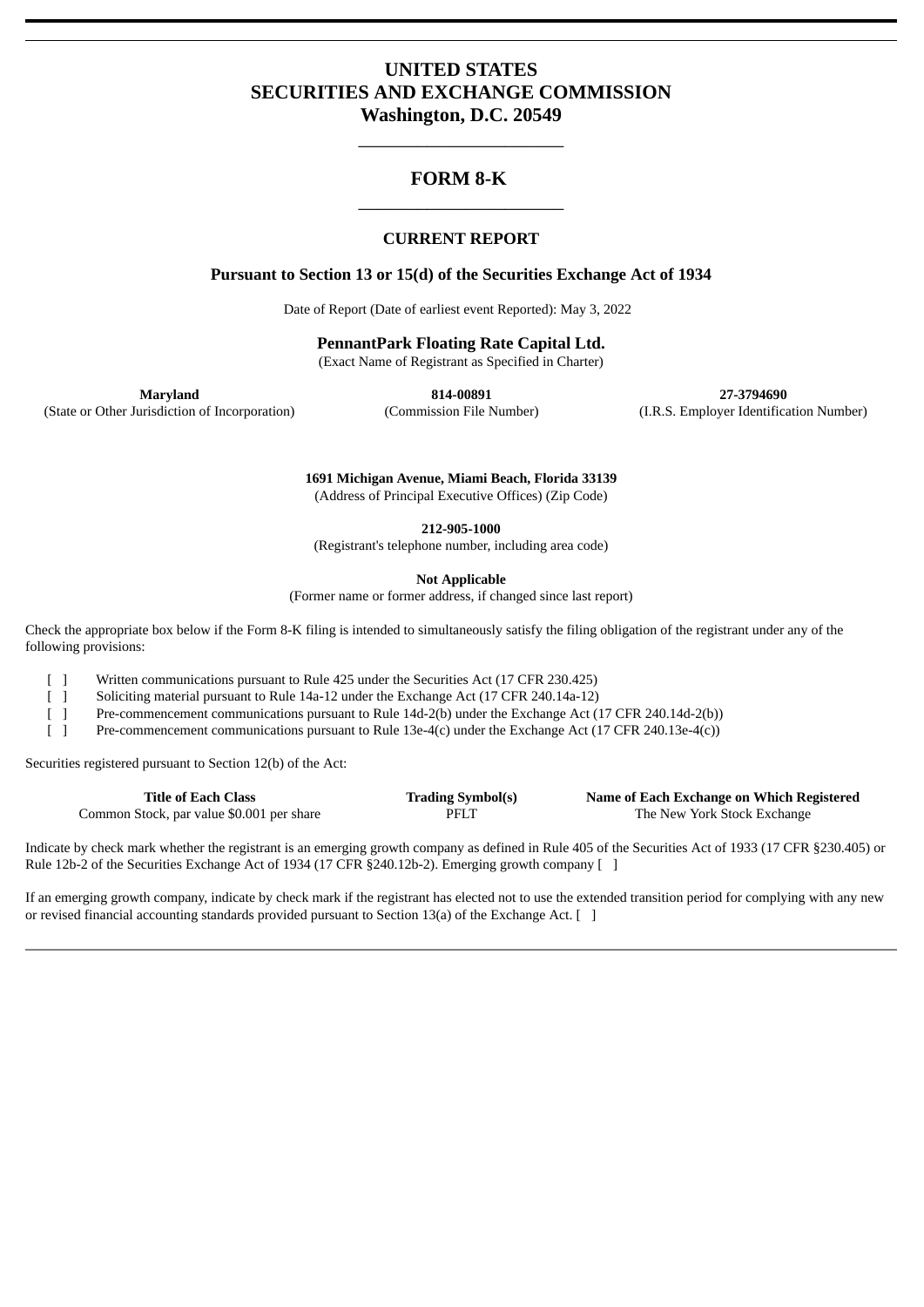### **Item 7.01. Regulation FD Disclosure.**

On May 3, 2022, PennantPark Floating Rate Capital Ltd. issued a press release announcing its monthly distribution. A copy of the press release is furnished as Exhibit 99.1 to this Form 8-K.

The information in this report on Form 8-K, including Exhibit 99.1 furnished herewith, is being furnished and shall not be deemed "filed" for purposes of Section 18 of the Securities Exchange Act of 1934, as amended, or the Exchange Act, or otherwise subject to the liabilities of such section. The information in this report on Form 8-K shall not be deemed incorporated by reference in any filing under the Securities Act of 1933, as amended, or the Securities Act, or under the Exchange Act, except as shall be expressly set forth by specific reference in such filing.

#### **Forward-Looking Statements**

This report on Form 8-K, including Exhibit 99.1 furnished herewith, may contain "forward-looking statements" within the meaning of the Private Securities Litigation Reform Act of 1995. You should understand that under Section 27A(b)(2)(B) of the Securities Act and Section 21E(b)(2)(B) of the Exchange Act the "safe harbor" provisions of the Private Securities Litigation Reform Act of 1995 do not apply to forward-looking statements made in periodic reports PennantPark Floating Rate Capital Ltd. files under the Exchange Act. All statements other than statements of historical facts included in this press release are forward-looking statements and are not guarantees of future performance or results and involve a number of risks and uncertainties. Actual results may differ materially from those in the forward-looking statements as a result of a number of factors, including those described from time to time in filings with the Securities and Exchange Commission. PennantPark Floating Rate Capital Ltd. undertakes no duty to update any forward-looking statement made herein. You should not place undue influence on such forward-looking statements as such statements speak only as of the date on which they are made.

### **Item 9.01. Financial Statements and Exhibits.**

| (a) Financial statements: |                                                                           |
|---------------------------|---------------------------------------------------------------------------|
| None                      |                                                                           |
|                           | (b) Pro forma financial information:                                      |
| None                      |                                                                           |
|                           | (c) Shell company transactions:                                           |
| None                      |                                                                           |
| (d) Exhibits              |                                                                           |
| 99.1                      | Press Release of PennantPark Floating Rate Capital Ltd. Dated May 3, 2022 |
|                           |                                                                           |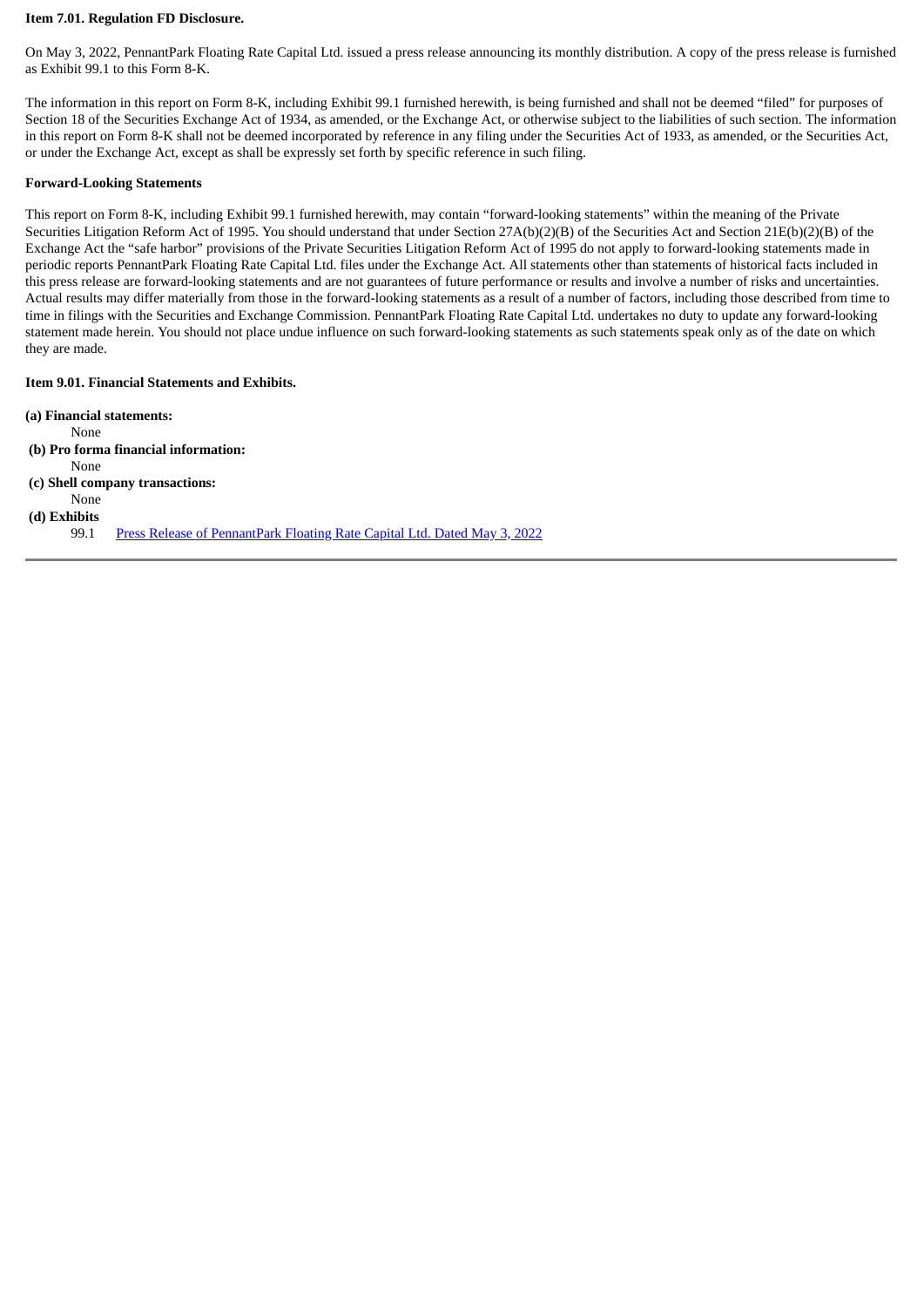### **SIGNATURE**

Pursuant to the requirements of the Securities Exchange Act of 1934, the registrant has duly caused this report to be signed on its behalf by the undersigned hereunto duly authorized.

# **PennantPark Floating Rate Capital Ltd.**

Date: May 3, 2022 **By:** /s/ Richard Cheung Richard Cheung Chief Financial Officer & Treasurer